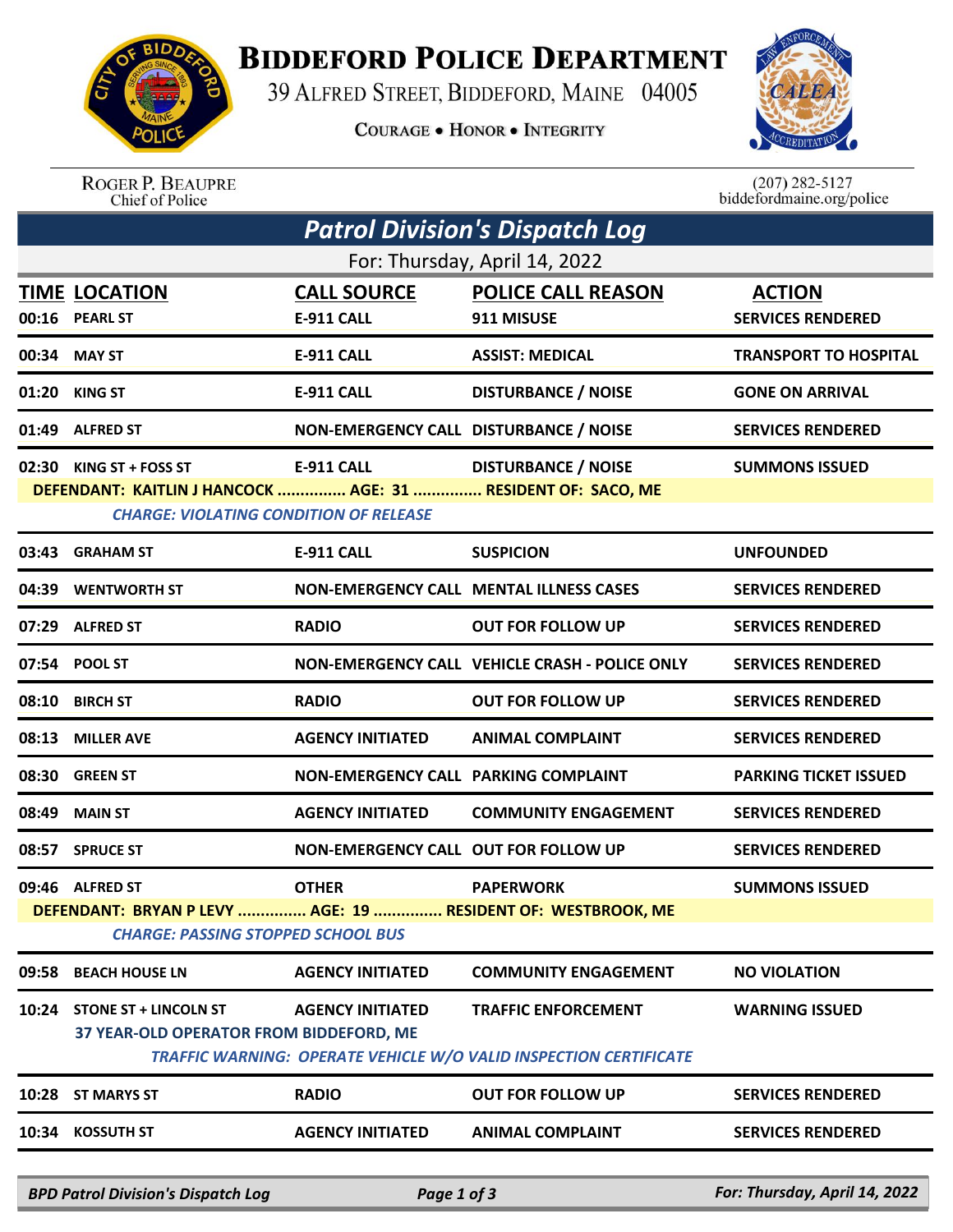| <b>TIME LOCATION</b><br>10:34 SACO FALLS WAY                                 | <b>CALL SOURCE</b><br><b>NON-EMERGENCY CALL CHECK WELFARE</b>                             | <b>POLICE CALL REASON</b>                                                                                                                                                 | <b>ACTION</b><br><b>SERVICES RENDERED</b> |
|------------------------------------------------------------------------------|-------------------------------------------------------------------------------------------|---------------------------------------------------------------------------------------------------------------------------------------------------------------------------|-------------------------------------------|
| 10:44 WEST MYRTLE ST                                                         | <b>NON-EMERGENCY CALL CRIMINAL MISCHIEF</b>                                               |                                                                                                                                                                           | <b>NO VIOLATION</b>                       |
| 11:24 BARRA RD                                                               |                                                                                           | NON-EMERGENCY CALL ASSIST: MEDICAL W/ ENGINE                                                                                                                              | <b>NO TRANSPORT</b>                       |
| 11:44 SOUTH ST                                                               |                                                                                           | NON-EMERGENCY CALL VIOL PROTECTION FROM ABUSE                                                                                                                             | <b>NO VIOLATION</b>                       |
| 12:18 ELM ST<br>DEFENDANT: KOLTON A KING  AGE: 32  RESIDENT OF: SANFORD, ME  | NON-EMERGENCY CALL SHOPLIFTING<br><b>CHARGE: THEFT BY UNAUTHORIZED TAKING OR TRANSFER</b> |                                                                                                                                                                           | <b>SUMMONS ISSUED</b>                     |
| 12:19 ELM ST                                                                 | <b>NON-EMERGENCY CALL SUSPICION</b>                                                       |                                                                                                                                                                           | <b>UNFOUNDED</b>                          |
| 12:43 ELM ST + MASON ST                                                      | <b>RADIO</b>                                                                              | <b>OUT FOR FOLLOW UP</b>                                                                                                                                                  | <b>SUMMONS ISSUED</b>                     |
| 12:45 ALFRED ST + MARINER WAY                                                |                                                                                           | <b>NON-EMERGENCY CALL LIGHTS MALFUNCTIONING</b>                                                                                                                           | <b>SERVICES RENDERED</b>                  |
| 13:20 CHERRY LN                                                              | <b>NON-EMERGENCY CALL SUSPICION</b>                                                       |                                                                                                                                                                           | <b>SERVICES RENDERED</b>                  |
| 13:29 OAK RIDGE RD + POOL ST                                                 | <b>NON-EMERGENCY CALL PAPERWORK</b>                                                       |                                                                                                                                                                           | <b>SERVICES RENDERED</b>                  |
| 14:05 FIRST ST                                                               |                                                                                           | NON-EMERGENCY CALL MENTAL ILLNESS CASES                                                                                                                                   | <b>SERVICES RENDERED</b>                  |
| 15:03 ALFRED ST                                                              | <b>NON-EMERGENCY CALL CIVIL COMPLAINT</b>                                                 |                                                                                                                                                                           | <b>SERVICES RENDERED</b>                  |
| 15:10 ALFRED ST + UNION ST                                                   | <b>AGENCY INITIATED</b>                                                                   | <b>DISABLED VEHICLE</b>                                                                                                                                                   | <b>SERVICES RENDERED</b>                  |
| 15:27 ALFRED ST                                                              | E-911 CALL                                                                                | <b>DISTURBANCE / NOISE</b>                                                                                                                                                | <b>FIELD INTERVIEW</b>                    |
| 15:35 HILL ST + PENNY AVE<br>22 YEAR-OLD OPERATOR FROM OLD ORCHARD BEACH, ME | <b>AGENCY INITIATED</b>                                                                   | <b>TRAFFIC ENFORCEMENT</b><br>TRAFFIC WARNING: OPERATE VEHICLE W/O VALID INSPECTION CERTIFICATE<br><b>TRAFFIC WARNING: OPERATING VEHICLE WITH INADEQUATE BRAKE LIGHTS</b> | <b>WARNING ISSUED</b>                     |
| 15:51 ALFRED ST                                                              | <b>AGENCY INITIATED</b>                                                                   | <b>TRAFFIC ENFORCEMENT</b>                                                                                                                                                | <b>WARNING ISSUED</b>                     |
| 16:06 SOUTH ST                                                               | <b>NON-EMERGENCY CALL ANIMAL COMPLAINT</b>                                                |                                                                                                                                                                           | <b>SERVICES RENDERED</b>                  |
| 16:13 ALFRED ST + FRANKLIN ST                                                | <b>AGENCY INITIATED</b>                                                                   | <b>SUSPICION</b>                                                                                                                                                          | <b>WARNING ISSUED</b>                     |
| 16:38 ELM ST                                                                 | <b>AGENCY INITIATED</b>                                                                   | <b>ANIMAL COMPLAINT</b>                                                                                                                                                   | <b>SERVICES RENDERED</b>                  |
| <b>16:55 WENTWORTH ST</b>                                                    | NON-EMERGENCY CALL DISTURBANCE / NOISE                                                    |                                                                                                                                                                           | <b>WARNING ISSUED</b>                     |
| 17:28 HILLS BEACH RD                                                         | <b>E-911 CALL</b>                                                                         | ATTEMPTED/THREATENED SUICIDE TRANSPORT TO HOSPITAL                                                                                                                        |                                           |
| <b>17:55 PIKE ST</b>                                                         | <b>E-911 CALL</b>                                                                         | <b>DOMESTIC COMPLAINTS</b>                                                                                                                                                | <b>REPORT TAKEN</b>                       |
| 18:23 SACO FALLS WAY                                                         | <b>E-911 CALL</b>                                                                         | <b>MENTAL ILLNESS CASES</b>                                                                                                                                               | <b>TRANSPORT TO HOSPITAL</b>              |
| 18:23 YATES ST                                                               | <b>E-911 CALL</b>                                                                         | <b>WATER EMERGENCY   COASTAL</b>                                                                                                                                          | <b>NO TRANSPORT</b>                       |
| 18:56 BRADBURY ST + KID CIR                                                  |                                                                                           | NON-EMERGENCY CALL VEHICLE CRASH - POLICE ONLY                                                                                                                            | <b>STATE FORM TAKEN</b>                   |
| 19:34 SMALLS CT                                                              | <b>NON-EMERGENCY CALL SUSPICION</b>                                                       |                                                                                                                                                                           | <b>SERVICES RENDERED</b>                  |
| <b>19:42 MAIN ST</b>                                                         | <b>E-911 CALL</b>                                                                         | <b>MENTAL ILLNESS CASES</b>                                                                                                                                               | <b>SERVICES RENDERED</b>                  |
| <b>BPD Patrol Division's Dispatch Log</b>                                    | Page 2 of 3                                                                               |                                                                                                                                                                           | For: Thursday, April 14, 2022             |